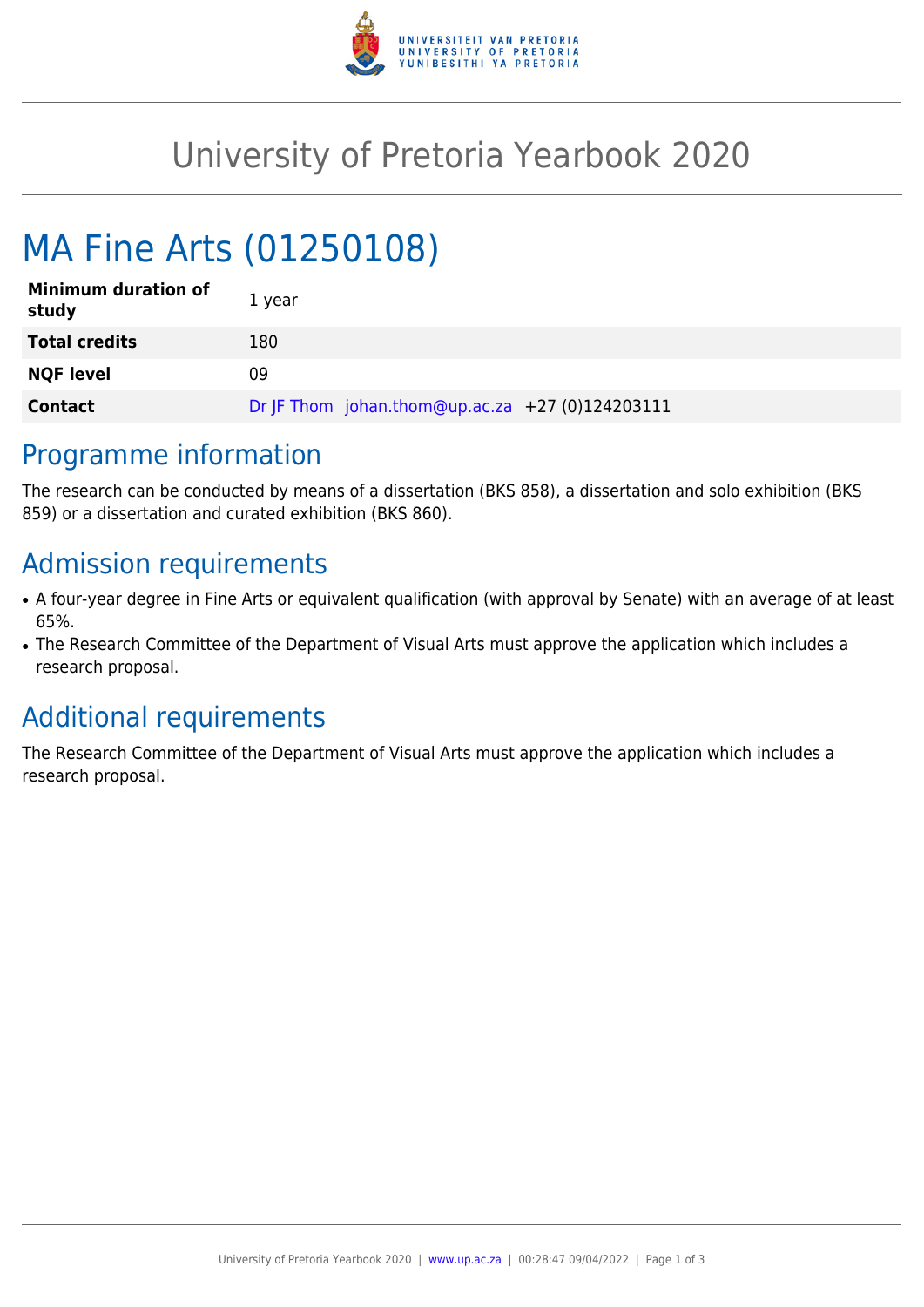

## Curriculum: Final year

#### **Minimum credits: 180**

The research can be conducted by means of :

- a. A dissertation (BKS 858), or
- b. A dissertation and solo exhibition (BKS 859) or
- c. A dissertation and curated exhibition (BKS 860).

### **Core modules**

#### **Dissertation: Advanced research in Fine Arts 858 (BKS 858)**

| <b>Module credits</b>         | 180.00                                                                                                                    |
|-------------------------------|---------------------------------------------------------------------------------------------------------------------------|
| <b>Prerequisites</b>          | A four-year degree in Fine Arts or equivalent qualification (with approval by<br>Senate) with an average of at least 65%. |
| <b>Language of tuition</b>    | Module is presented in English                                                                                            |
| <b>Department</b>             | School of the Arts                                                                                                        |
| <b>Period of presentation</b> | Year                                                                                                                      |

#### **Module content**

A dissertation on an approved topic completed under supervision of a supervisor.

#### **Dissertation and creative production 859 (BKS 859)**

| <b>Module credits</b>         | 180.00                                                                                                                   |
|-------------------------------|--------------------------------------------------------------------------------------------------------------------------|
| <b>Prerequisites</b>          | A four-year degree in Fine Arts or equivalent qualification (with approval by<br>Senate) with an average of at least 65% |
| Language of tuition           | Module is presented in English                                                                                           |
| <b>Department</b>             | School of the Arts                                                                                                       |
| <b>Period of presentation</b> | Year                                                                                                                     |

#### **Module content**

A solo exhibition of creative work investigating a relevant research theme/idea that has been meaningfully and appropriately delimited within contemporary discourses, accompanied by a dissertation of limited scope serving as a framing document and a catalogue for the exhibition. The creative work and the dissertation must be conceptually linked and integrated.

#### **Dissertation and curatorial practice 860 (BKS 860)**

| <b>Module credits</b> | 180.00                                                                                                                    |
|-----------------------|---------------------------------------------------------------------------------------------------------------------------|
| <b>Prerequisites</b>  | A four-year degree in Fine Arts or equivalent qualification (with approval by<br>Senate) with an average of at least 65%. |
| Language of tuition   | Module is presented in English                                                                                            |